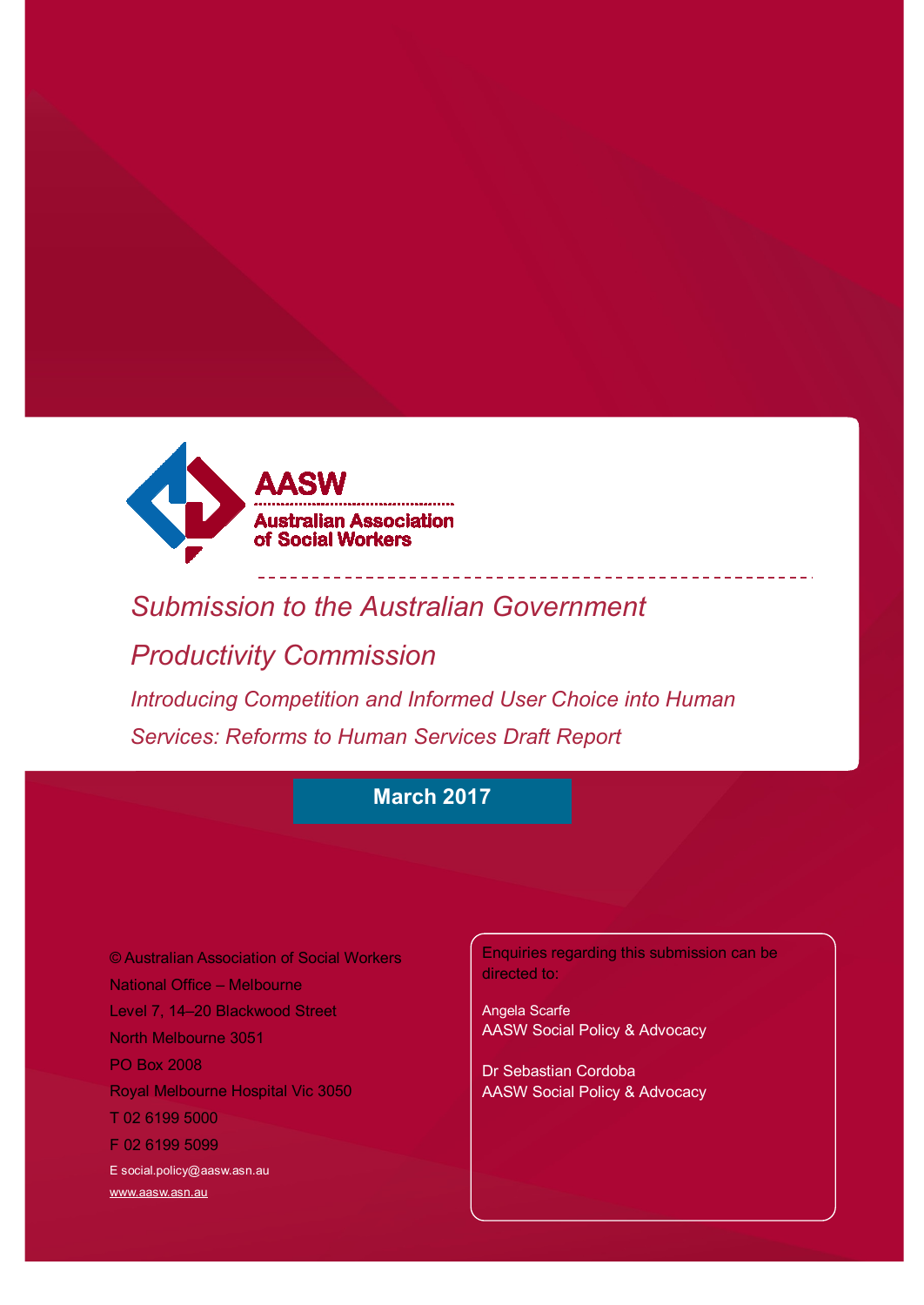# **Introduction**

### **Who we are**

The Australian Association of Social Workers (AASW) is the professional body representing more than 10,000 social workers throughout Australia. We set the benchmark for professional education and practice in social work; and we advocate on matters of human rights, social inclusion, and discrimination.

### **The social work profession**

The social work profession is committed to the pursuit of social justice, the enhancement of the quality of life, and the development of the full potential of every member of society. Principles of social justice, human rights, collective responsibility and respect for diversity are central to the profession, and are underpinned by theories of social work, social sciences, humanities and Indigenous knowledge. Social workers work with individuals, families, groups and communities. Professional social workers consider the relationship between biological, psychological, social, cultural and spiritual factors and how they impact on a client's health, wellbeing and development. Accordingly, social workers maintain a dual focus in both assisting with and improving human wellbeing and identifying and addressing any external issues (known as systemic or structural issues) that may impact on wellbeing, such as inequality, injustice and discrimination.

### **Our submission**

The AASW welcomes the opportunity to comment on the Introducing competition and Informed User choice into Human Services: Reforms to Human Services Draft Report (the report). Although social workers operate across the whole of society our commitment to human rights requires that we pay attention to the needs of the most vulnerable. This requirement informs our responses to this report. Before describing our responses to the actual recommendations, it is worth detailing how this commitment frames our perspective on the concepts which underpin this report.

### *The objectives of the service system*

We welcome the report's identification that the goals of the human services transcend the level of individual wellbeing and that they aim to benefit the community as a whole.<sup>[1](#page-1-0)</sup> Nevertheless, our theoretical understanding of how that wellbeing is created at the community level differs from the one that the report implies. Social workers operate from the position that a society is more than an aggregation of individuals. A society also incorporates the cultural, social, economic and political processes and interactions. Community wellbeing is not achieved only through an atomistic approach to everyone's wellbeing, but also by intervening in those cultural, social and political processes to minimise structural sources of inequality.

<span id="page-1-0"></span>*<sup>2</sup>* <sup>1</sup> Productivity Commission. 2017. *Introducing Competition and Informed User Choice into Human Services: Reforms to Human Services.* Canberra: Australian Government.p 54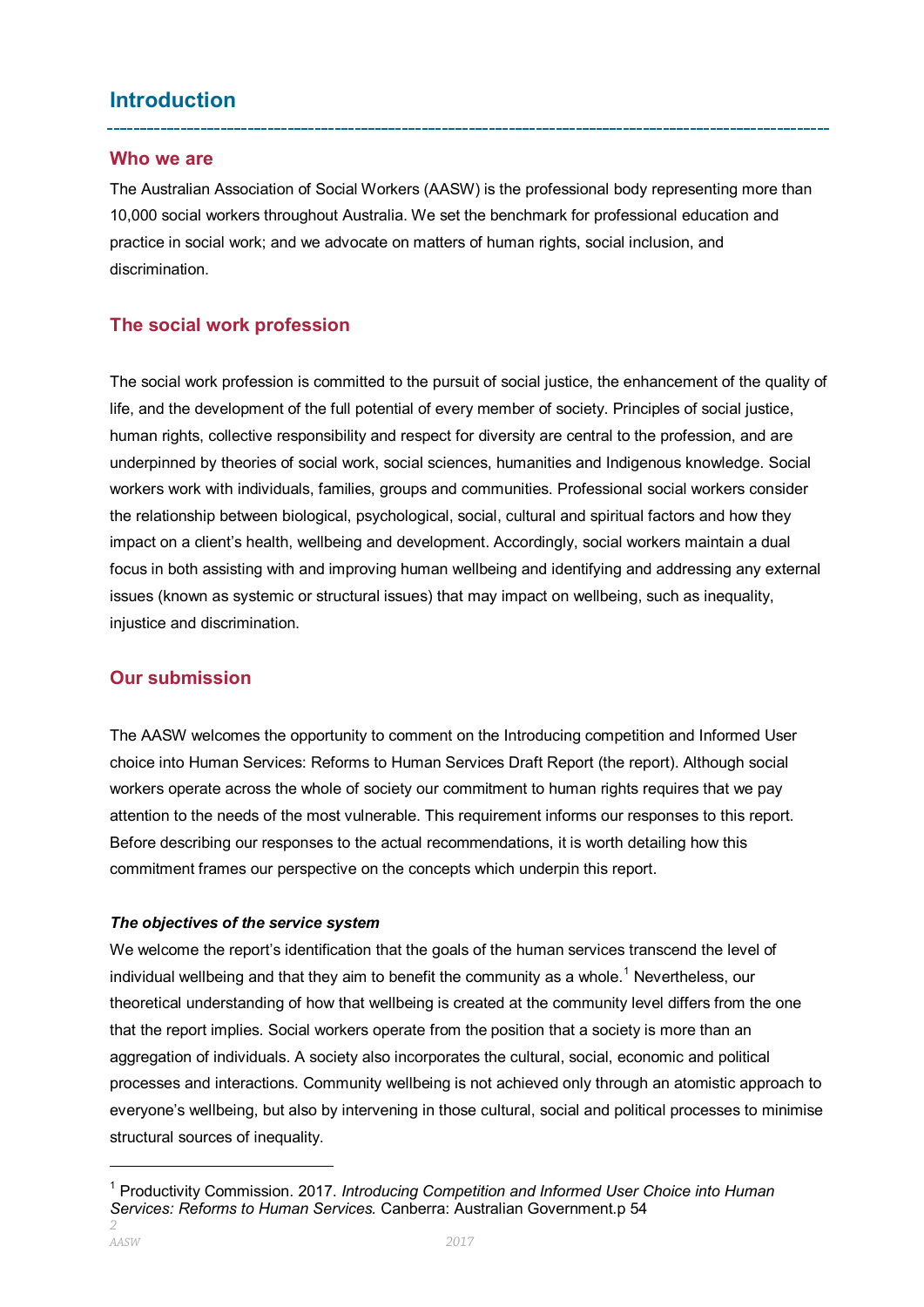Since its inception in the late 1800s the social work profession has operated at the interface between people and their environments by advocating for changes to social and economic policy. That work remains central to professional practice in the human services. Therefore, we re-iterate the importance of the broader social mission that several other organisations have already identified.<sup>[2](#page-2-0)</sup>

#### *The nature of human service organisations*.

The organisational context in which social workers practise cannot be separated from the nature of the actual services that social workers provide. We endorse the report's recommendation that governments should focus on the capabilities of service providers,<sup>[3](#page-2-1)</sup> but in contrast to the report, we maintain that whether the organisation is classed as 'not-for-profit' is intrinsic to those capabilities. That is because the issue of whether the organisation achieves an operating surplus is less important than the issue of what happens to that surplus when it occurs.

The defining characteristic of a not-for-profit company is that an operating surplus cannot be distributed to its members. Instead it must be directed towards the goals for which the organisation was established.<sup>[4](#page-2-2)</sup> The potential for personal material gain to be achieved from the operations of a company has a profound and comprehensive influence on the culture and operations of that organisation.<sup>[5](#page-2-3)</sup> We endorse the four elements of effective service delivery that the report identified.<sup>[6](#page-2-4)</sup> Recent examples from residential out-of-home care for young people and residential aged care demonstrate that each element of effective service is compromised by the opportunity for personal gain from operating one of the services discussed in this report.

#### *Informed user choice*

We endorse the growing acceptance of the principle that people can exercise informed choice over the services that they will receive. Empowering people to exercise control in their lives is consistent with a rights-based approach to human wellbeing, and promotes the principle of self-determination that social work has long upheld.

Nevertheless, there are two general points that need to be made here. The first is that ensuring that individuals can exercise choice will not automatically overcome the structural causes of injustice. Such long-term change relies on the work towards broader social goals that has been described above.

The second is that the nexus between human rights and informed user choice is complex. On the one hand a commitment to promote the human rights of vulnerable people includes their right to define the services they want. On the other hand, our members have observed instances of elder abuse, family violence and child abuse in which the rights of vulnerable people can only be protected by curtailing the

-

 $<sup>2</sup>$  ibid p. 202</sup>

<span id="page-2-1"></span><span id="page-2-0"></span> $3$  ibid p. 5

<span id="page-2-2"></span><sup>4</sup> Australian Institute of Company Directors n.d. *Principles of Good Governance for Not-for-profit Organisations*

<span id="page-2-3"></span><sup>5</sup> Garratt 2003 *The Fish Rots from the Head: The Crisis in our Boardrooms.* Profile Books

<span id="page-2-4"></span>*<sup>3</sup>* <sup>6</sup> Productivity Commission 2017 op. cit. p. 5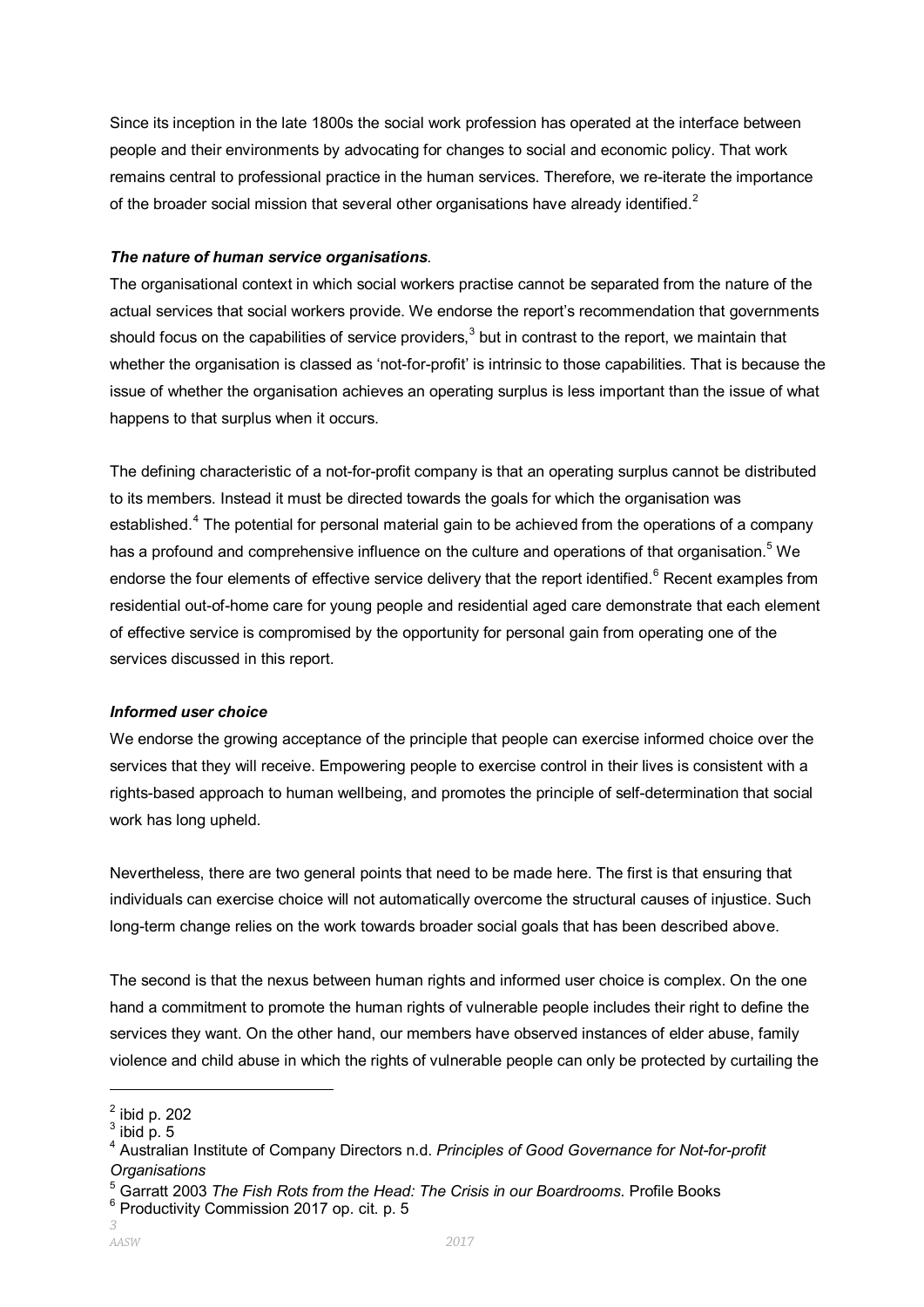choices of other, more powerful people who claim to be their agent.

These situations are more complex than the one that the report identified as unsuitable for user choice and control. Although we acknowledge that the report does not recommend user choice in these instances, each of these instances intersect with elements of the service system that the report discusses: end-of-life care; housing policy; and family and community services. In these instances, the rights of vulnerable people will be promoted by curtailing the control exercised by those who claim to be the agent of the vulnerable person.

# **Response**

### **End-of-life care**

### *Draft recommendation 4.1 and 4.2*

The AASW endorses the proposition that people should be able to choose the form and setting of the physical and psychological care they receive in the final stage of their life. For many people, palliative care answers the psychological and emotional needs that are unique to the closing stage of their life, and enabling people to exercise choice in this matter will make a tangible difference to them and their family members.

We support the removal of barriers to palliative care, so that it is accessible regardless of whether people are in hospital, in a residential facility or living at home.

Social workers have many decades of experience in palliative care, in bereavement and grief, and in specialist mental health. Our members' experience is that people at the end of their lives, and their families, face complex and intertwined needs and that existing mental health concerns are exacerbated. Currently, there are structural barriers to the provision of specialist mental health services for people in residential aged care, and we also support the removal of these obstacles.

Social workers have specialist skills in identifying and responding to elder abuse. Ensuring processes for identifying and intervening in these situations will be a key aspect of the consumer safeguards that are recommended for maintaining quality of this care.

### *Draft recommendation 4.3 and 4.4*

We endorse the proposals to increase the number of people who plan for their future health needs through advanced care planning. This is an appropriate inclusion to the interpersonal practice of social workers in chronic disease management, mental health, aged care and palliative care. We recommend that the Medicare item numbers under which Accredited Mental Health Social Workers currently undertake this work should be amended to include specialist end-of-life services.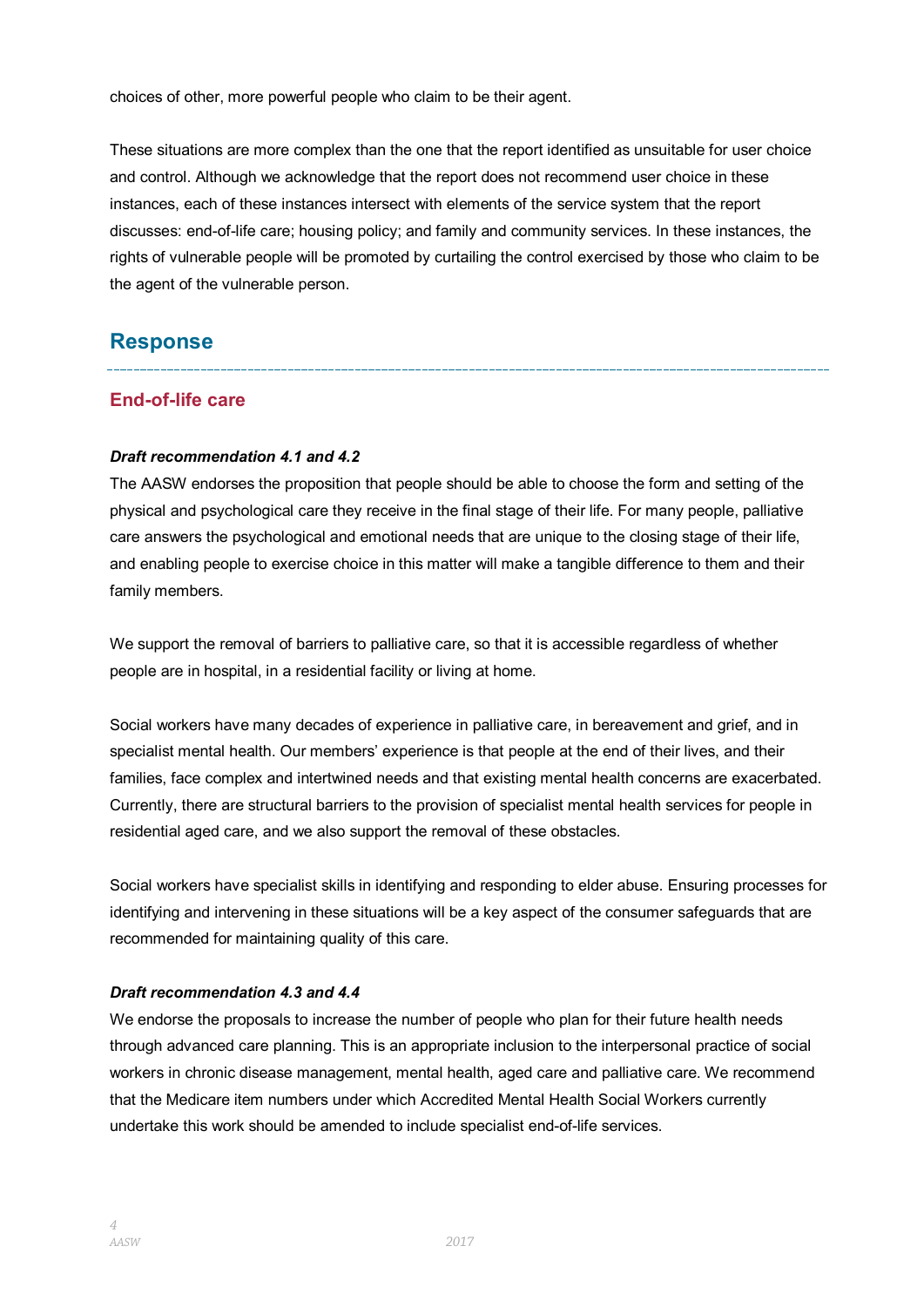### **Social housing**

#### *Recommendation 5.1*

As early as 2008, we called for an urgent review of the Commonwealth Rent Assistance scheme to ensure that it was effective. We welcome reforms to financial support for low income people and people at risk of homelessness so that they have access to predictable, safe housing of adequate quality.

#### *Recommendation 6.4*

Not only is housing one of the basic human rights, safe predictable housing is also the foundation for economic, social and political participation.<sup>[7](#page-4-0)</sup> This means that the negative consequences of homelessness extend beyond the individual or family whose rights have been violated, and reverberate through their community and the whole society.

Many of the AASW's members are involved in the delivery or planning of housing support and homelessness services in a range of fields of practice. Social workers in other fields of practice that intersect with homelessness – mental health, family violence, or young people leaving state care – observe the destructive consequences of homelessness on other conditions. Because of the wide range of services they offer, social workers are in a unique position to identify emerging needs. For example, social workers in community health services were the first to identify the growing numbers of single older women at risk of homelessness. They realised that securing housing for this group of people was a necessary step in improving their mental health.

Therefore, we support the recommendation that there should be clearly defined, nationally consistent outcome frameworks and continuous improvement processes for housing services. These should complement the outcome frameworks that are developed for the services identified above to facilitate a holistic response to vulnerable people.

### **Family and community services**

### *Recommendation 7.1*

The recommendation that governments can analyse needs of the population based on demographic data, suggests inadequate understanding of the nature of community need. Our members' experience is that the exact nature of the community service needed in a location cannot be deduced from demographic data in the same way that need for physical infrastructure can. In the case of services such as schools, there is a clear relationship between the age of a population and the number of schools it will require. By contrast, there is not the same clear relationship with the type of community support services that those children, young people and their families will require. For example, in the instance of housing stress among older single women, the social workers identified this need only through empathic and detailed discussion with women presenting with other needs, such as anxiety and stress, and only 

*5*

<span id="page-4-0"></span> $7$  United Nations General Assembly n.d. 'International Covenant on Economic, Social and Cultural rights.' *General comment no 4 on the right to Adequate Housing.*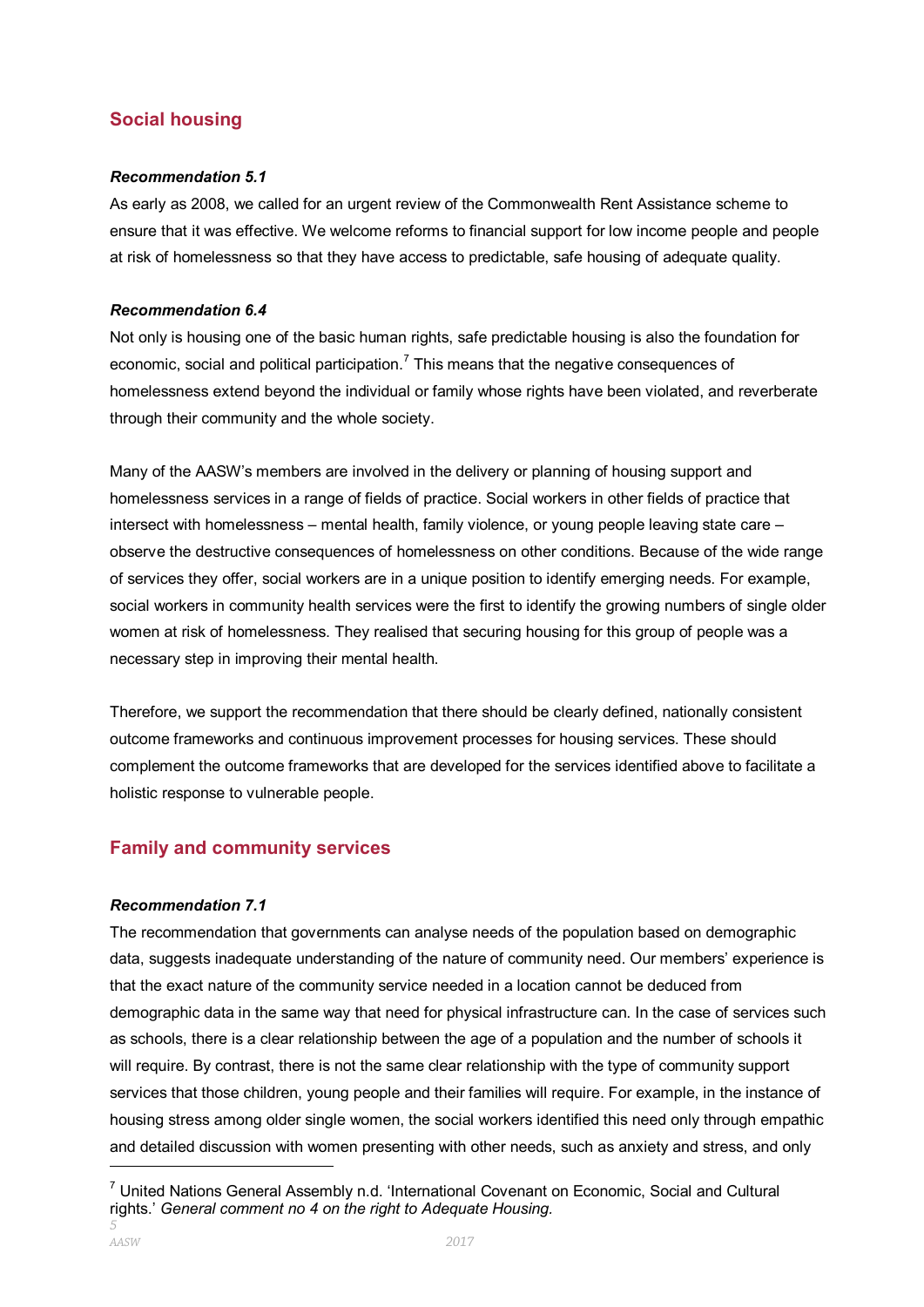after a trusting relationship had been established. The underlying pattern emerged during staff meetings and was confirmed by detailed interrogation of data collected by local government.

The above example demonstrates that the process of identifying community characteristics and needs requires an existing baseline level of effective services; and relies on a nuanced understanding of the community. It should not be undertaken only by government, but requires input from staff working in community-based organisations and other representatives of that community. A rights-based approach dictates that the principles of self-determination apply at community level as well as for individuals.

### *Recommendation 7.2*

We endorse the recommendation that provider selection be driven by the capability to achieve outcomes. Nevertheless, we repeat our introductory point that organisations that are structured to allow individual gain from providing services to vulnerable people have, by their nature, limited capacity to ensure the best possible outcomes for those vulnerable people.

#### **Recommendations 7.3–7.7**

We endorse the report's conclusion that there is room for considerable improvement to the current arrangements for family and community services.

Many of the processes described in these recommendations conform to the continuous improvement cycle that human service organisations recognise as integral to effective practice. So far, the obstacle to undertaking these tasks has been that they fall outside the services that governments have commissioned. Although we welcome the principle that these processes be incorporated into the services that government commissions, our experience of government contracting has not inspired confidence that these processes will be adequately supported. The change from block funding for services to activity-based funding contains a tangible and serious risk that service quality will be eroded in the medium term. The processes that are necessary for maintaining service quality, such as professional development and supervision, clinical governance and continuous quality improvement require sustained financial and operational support from government and management.

Although the report cautions that these reforms require a significant allocation of resources, we believe that this is a short-sighted view. Other studies have demonstrated that when they are effective, family support services prevent more serious problems from developing. They enable governments to avoid the spending that would otherwise be needed for services such as youth justice and drug and mental health. They should therefore be regarded as an investment.<sup>[8](#page-5-0)</sup>

Even though the report's recommendations consider the process of outcomes-based commissioning in detail, our members have observed how easy it is for organisations to manipulate their intake criteria, their recording practices and their client feedback. Members have also been dismayed at examples of changes such as the introduction of marketing training for frontline staff to enrol clients into elevated

<span id="page-5-0"></span>*<sup>6</sup>* <sup>8</sup> Toumbourou et al. 2017 *Strengthening Prevention and Early Intervention Services for Families into the Future.* Research, Geelong: Deakin University.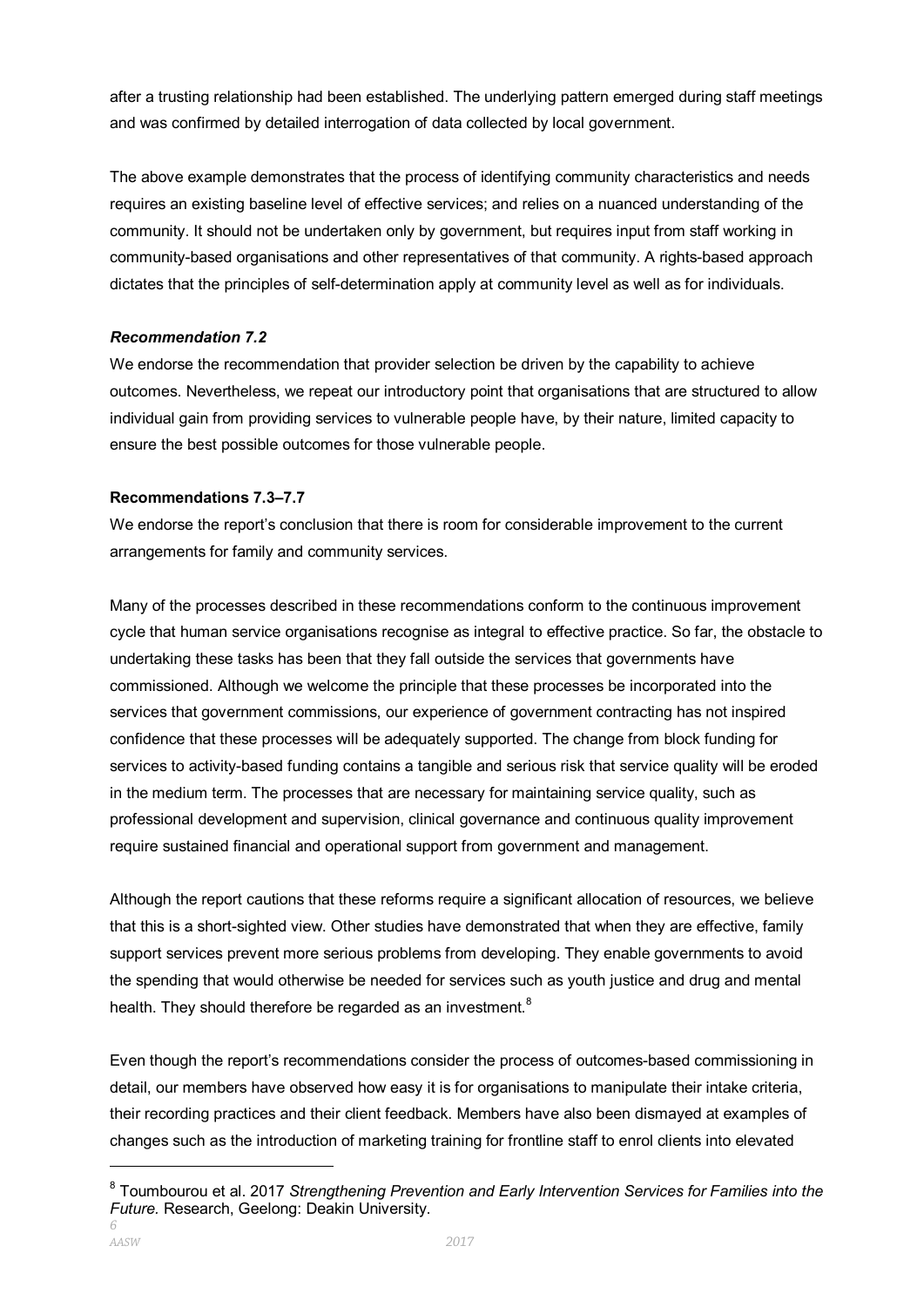levels of service provision. Therefore, we caution that changes to activity-based funding also require increasingly sophisticated regulatory oversight of organisations, which can distract from the core activity of supporting vulnerable people.

### **Human services in remote Indigenous communities**

#### *Recommendations 8.4 and 8.5*

We have already stated that we approach human services from a human rights perspective; and that this requires that people have a say in the services they receive. This principle takes on an added moral imperative when working with Aboriginal and- Torres Strait Islander peoples because of the destructive and oppressive role that government and non-government agencies have played in the past. The AASW has acknowledged the role that welfare professions previously played in implementing harmful government policies and is now dedicated to ensuring culturally safe and sensitive practice. $^9$  $^9$ 

Therefore, we endorse the proposals for engagement with Aboriginal and Torres Strait Islander people in service provision and governance. However, we believe that this imperative operates at a level more fundamental than the recommendations in the report. Culturally appropriate service provision commences at the earliest stage of service design: it commences by defining wellbeing in culturally appropriate terms. For a service to be culturally appropriate also requires that the people who will use the services also participate in all stages of design, implementation and improvement.

In this context, it is important that Aboriginal and Torres Strait Islander people also participate in the governance of the services. In the context of health services, ensuring that Aboriginal people control those services is necessary for improving long-term health outcomes.<sup>[10](#page-6-1)</sup> Similarly, the Closing the Gap Strategy has initiated the *Empowered Communities* program because it recognises that a significant improvement in the outcomes of Aboriginal and Torres Strait islander people will only be achieved when Aboriginal people are at the centre of decision making.<sup>[11](#page-6-2)</sup> This means that the government's stewardship role requires that it pay particular attention to ensuring Aboriginal governance of these services

### **Conclusion**

Social workers have a long-standing commitment to improve the quality, effectiveness, equity and accountability of the human services. Social workers already have the expertise to participate in – if not lead – the extra tasks that the stewardship role demands from the human services sector and

-

<span id="page-6-0"></span><sup>&</sup>lt;sup>9</sup>Australian Association of Social Workers 2004 'Acknowledgement statement to Aboriginal and Torres Strait Islander peoples.' *Australian Association of Social Workers.* Accessed June 29, 2017. https://www.aasw.asn.au/document/item/618.

<span id="page-6-1"></span> $10$  Harris, Alastair, and Suzanne Smith. 2017. 'Closing the gap: Queensland's positive Indigenous health model.' *Australian Broadcasting Commission News.* 2 July. Accessed July 3, 2017. http://www.abc.net.au/news/2017-07-02/closing-the-gap-seq-approach-touted-for-nationalrollout/8668734.

<span id="page-6-2"></span><sup>11</sup> Department of the Prime Minister and Cabinet 2017 *Closing the Gap: A new way of working together.* Canberra: Australian Government.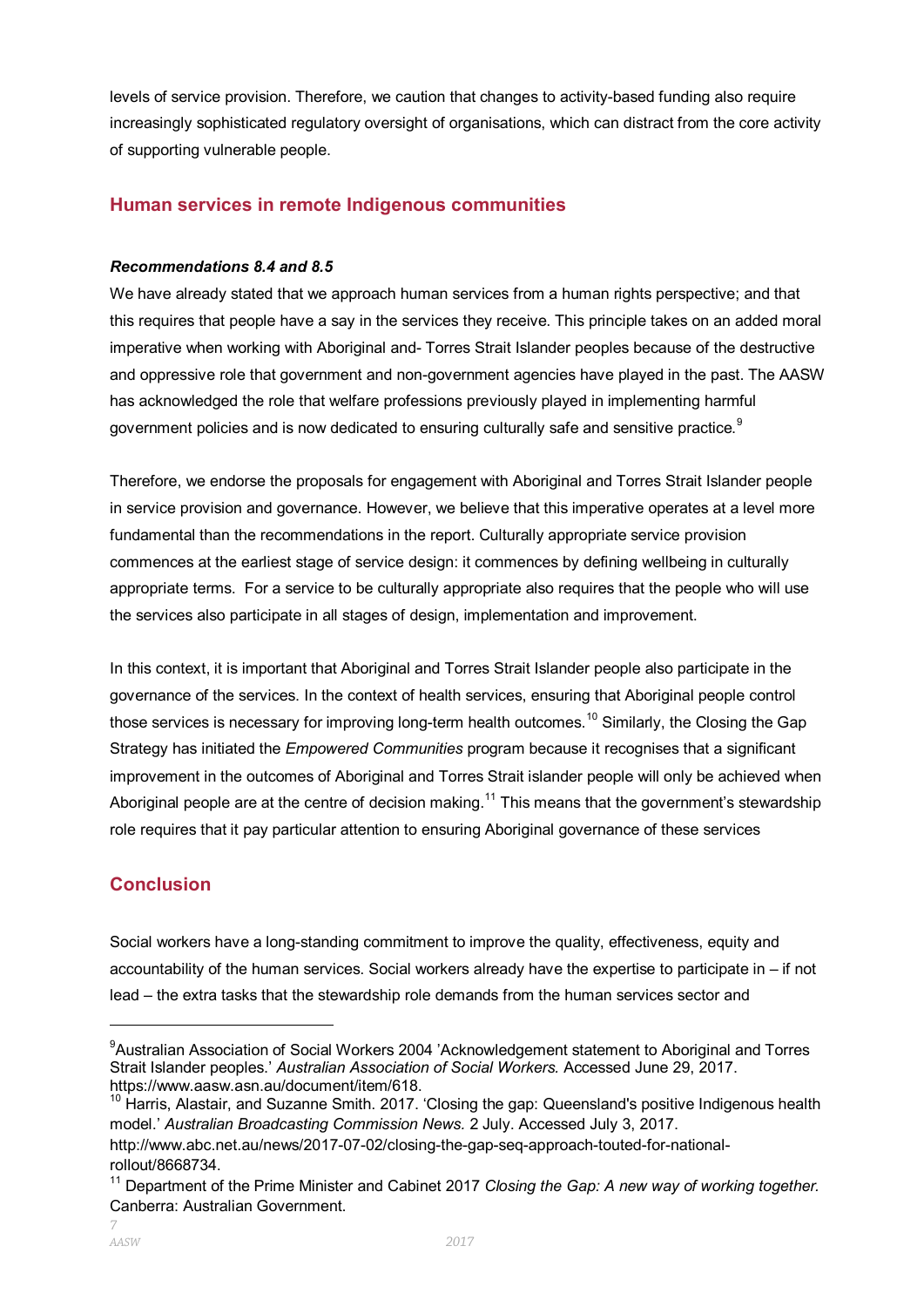government.

The concept of stewardship as the role of government stands in contrast to the approach that previous governments have taken to funding services. To fulfil this role adequately will require a profound cultural change in the way that governments understand the ingredients of an effective human service, and relate to community service organisations. While we welcome any opportunity for improvements in the lives of vulnerable people, we approach the proposed reforms with caution. We have observed decades of underfunding for the sector. In recent years, the language of the marketplace has been used to justify decreases in resourcing that have compromised the quality of the services our members have been able to provide. We recall multiple instances where structural reforms have been accompanied by a decrease in funding rather than the increase that the transition to the new arrangements required. We call on the Australian government to ensure that this report does not become the vehicle for perpetuating existing problems.

Submitted for and on behalf of the Australian Association of Social Workers Ltd